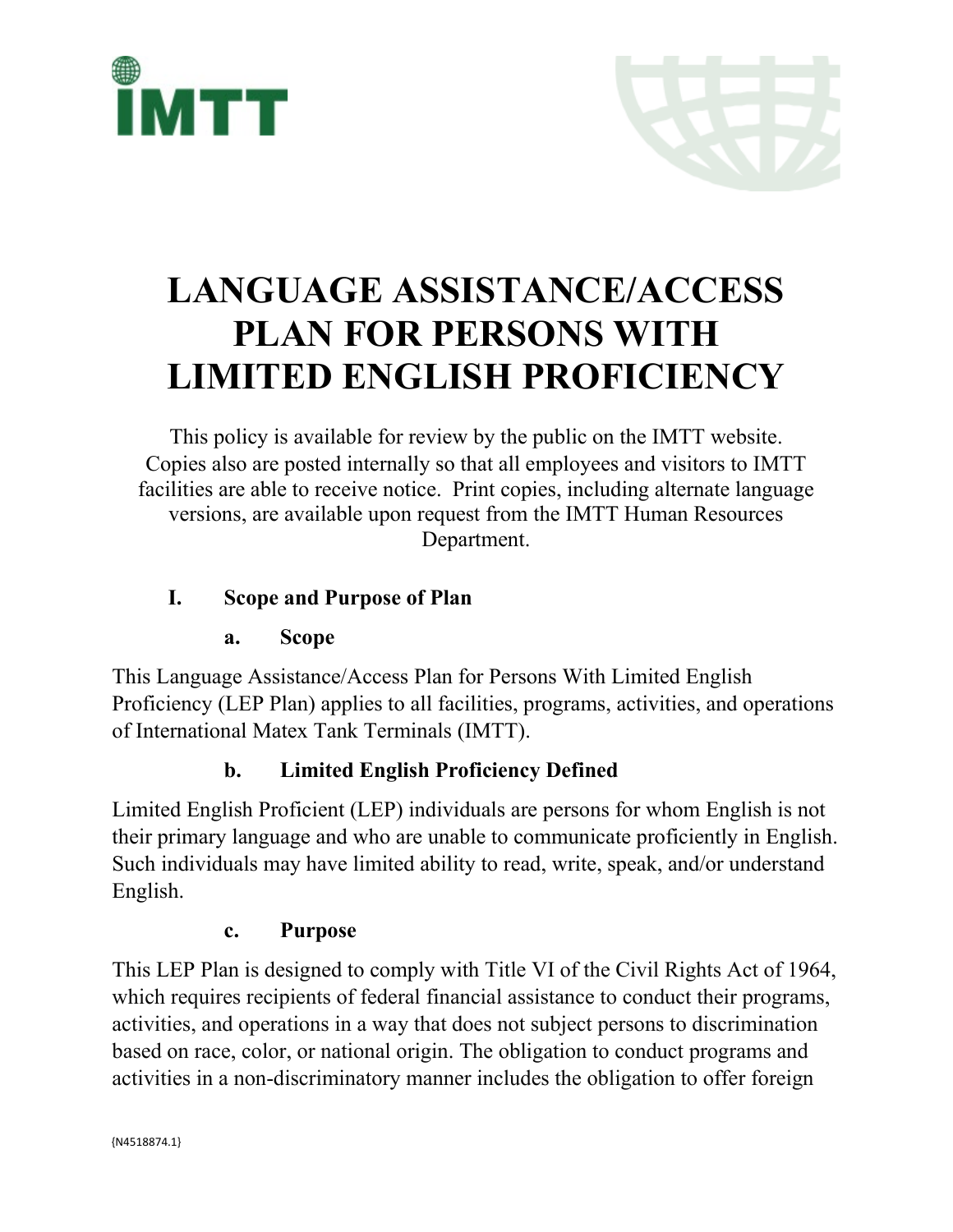



language assistance, if necessary, to provide meaningful access to LEP individuals.

## **II. Policy Statement**

It is the policy of IMTT to ensure that LEP individuals who desire to participate in IMTT's programs and activities or to benefit from its services have effective and meaningful access to language assistance services such that they may participate fully in and receive equal access to the benefits of IMTT's programs, activities, and services.

## **III. Plan Development**

IMTT recognizes that LEP individuals may benefit from interpreters who can translate to and from their primary language. IMTT further recognizes that LEP individuals also may need to have documents written in English translated into their primary language. In determining when and how to provide such oral and written language assistance services, IMTT examines the following factors:

- 1. The number or proportion of LEP persons eligible to be served or likely to be encountered;
- 2. The frequency with which LEP individuals are encountered;
- 3. The nature and importance of the program, activity, or service provided; and
- 4. The resources available to IMTT and the costs of providing language services.

To the extent necessary, IMTT also will consult with community-based organizations to assess the most effective means of providing language assistance services to LEP individuals. All language assistance services are provided free of charge.

# **IV. Responsibility for Implementation**

IMTT's Human Resources Department (HR) is responsible for implementing this LEP Plan, monitoring and assessing its effectiveness, and updating the Plan as necessary. HR staff understand their obligations under the Plan and are made